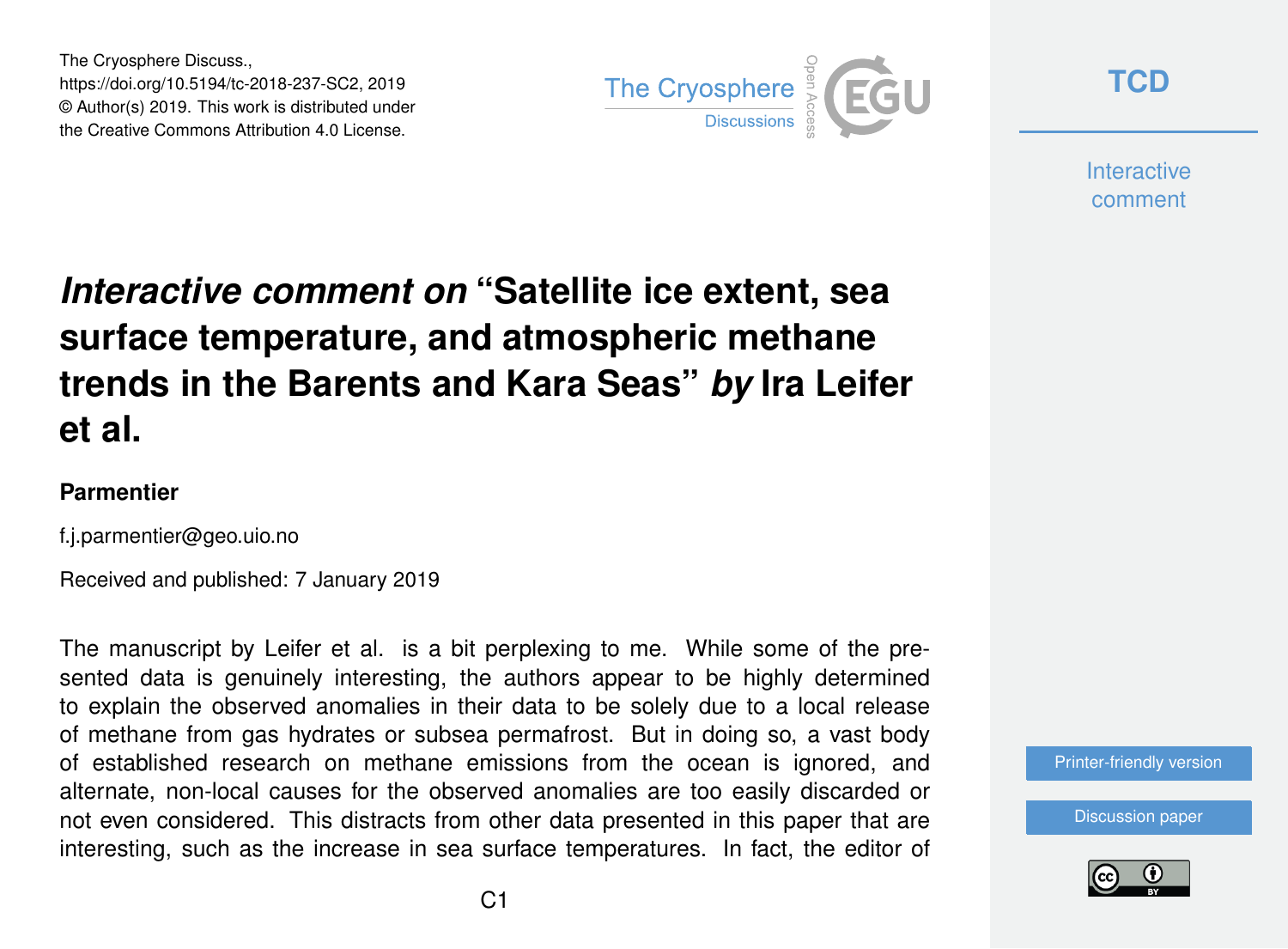an earlier version of this paper, at this journal, suggested not to include the methane component, but apparently this advice was not followed while resubmitting (see [https://www.the-cryosphere-discuss.net/tc-2018-75/tc-2018-75-EC1.pdf\)](https://www.the-cryosphere-discuss.net/tc-2018-75/tc-2018-75-EC1.pdf). Unfortunately, the methane analysis has too many weaknesses and should not be included in this manuscript.

First of all, I would like to point out that this paper does not present a single methane measurement from the ocean itself. If there was a local hot spot of methane emissions from the ocean, the concentration of methane in the surface water should be elevated also. Measurements of this could have been useful to, at least, compute the diffusive flux to the atmosphere. In addition, sonar could have been used to show that bubbles were actually rising to the surface, but also this is missing. What we get instead, is a flawed satellite product (as pointed out in the comment from Lori Bruhwiler) and a time series of atmospheric methane concentrations. But anyone who works with flux measurements knows that atmospheric concentrations are not the same as fluxes since concentrations are strongly influenced by advection. The comment from Lori Bruhwiler shows that this may well have been the case here. To discard that option, and to provide an indication that the methane is emitted locally, in-situ confirmation of raised methane concentrations in the seawater are essential. Besides, contrary to the authors' claim, Fisher et al. (2011) showed that the studied part of the Arctic Ocean is not a large source of methane. Air masses that travel over the Barents Sea towards Svalbard are not enriched in methane by the ocean. Rather, isotopic analysis and air mass back trajectories point towards terrestrial wetland sources and gas field emissions from West Siberia.

But there are other shortcomings. The main author knows very well that most methane is lost from bubbles while they ascend up the water column. In fact, according to his research, and as stated in this manuscript, 75% of methane is lost in water as shallow as 70 m (Leifer et al. 2017). Overall, the waters in the studied

### **[TCD](https://www.the-cryosphere-discuss.net/)**

**Interactive** comment

[Printer-friendly version](https://www.the-cryosphere-discuss.net/tc-2018-237/tc-2018-237-SC2-print.pdf)

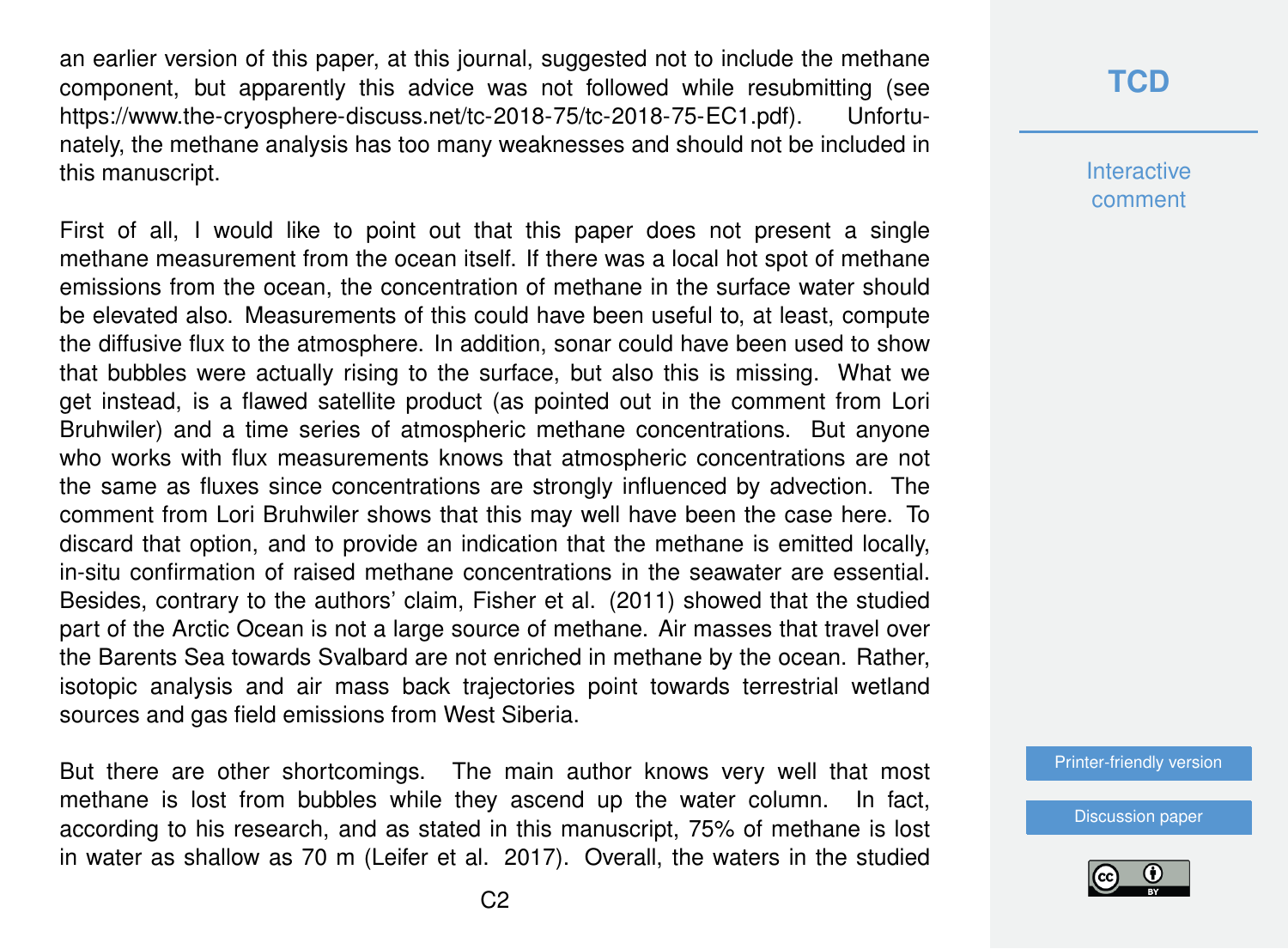area are much deeper. The authors hypothesize that emissions are still possible due to an oily layer around the bubbles, which would prevent the methane from dissolving into the water, but this can't be true for all hot spot regions indicated in this paper. In any case, this is pure speculation since not a single bubble was observed.

It is established knowledge that methane hydrates off the coast of Svalbard are releasing methane bubbles into the ocean water. In fact, they may have been doing this for >3000 years (Berndt et al. 2014). But these hydrates are located at ∼250 m depth and almost none of this methane reaches the atmosphere, as pointed out by the extensive study by Lund Myhre et al. (2016). This study is only briefly mentioned by the authors – in the supplement – and discarded as a 'snap shot', even though previous ocean cruises in the same area also showed that bubbles don't reach the surface (Westbrook et al. 2009). Rather, the minute methane emissions from that area are associated with upwelling of cold, nutrient-rich water, which stimulates in-situ production and therefore  $CO<sub>2</sub>$  uptake (Pohlman et al. 2017). This uptake of  $CO<sub>2</sub>$  is up to 231 times stronger in radiative forcing than the release of methane. Despite all this strong in-situ evidence that there are no significant methane emissions in this area, this paper ignores this and relies on problematic satellite retrievals to hypothesize that methane is reaching the atmosphere along the west coast of Svalbard.

There are many other problems with this manuscript. The authors claim that sea ice reduction increases methane emissions to the atmosphere (line 61-62) but no reference is given to support this. Their own atmospheric observations agree extremely poorly with the satellite product, especially on the return journey in September, but this is brushed over in line 415. Despite the poor match between in-situ measurements and the satellite product in the month of September, the satellite product is uncritically used to show a high trend in that month in Figure 10. Also, the authors refer to Figure S7 as if it shows trends, but the figure shows means.

#### **[TCD](https://www.the-cryosphere-discuss.net/)**

**Interactive** comment

[Printer-friendly version](https://www.the-cryosphere-discuss.net/tc-2018-237/tc-2018-237-SC2-print.pdf)

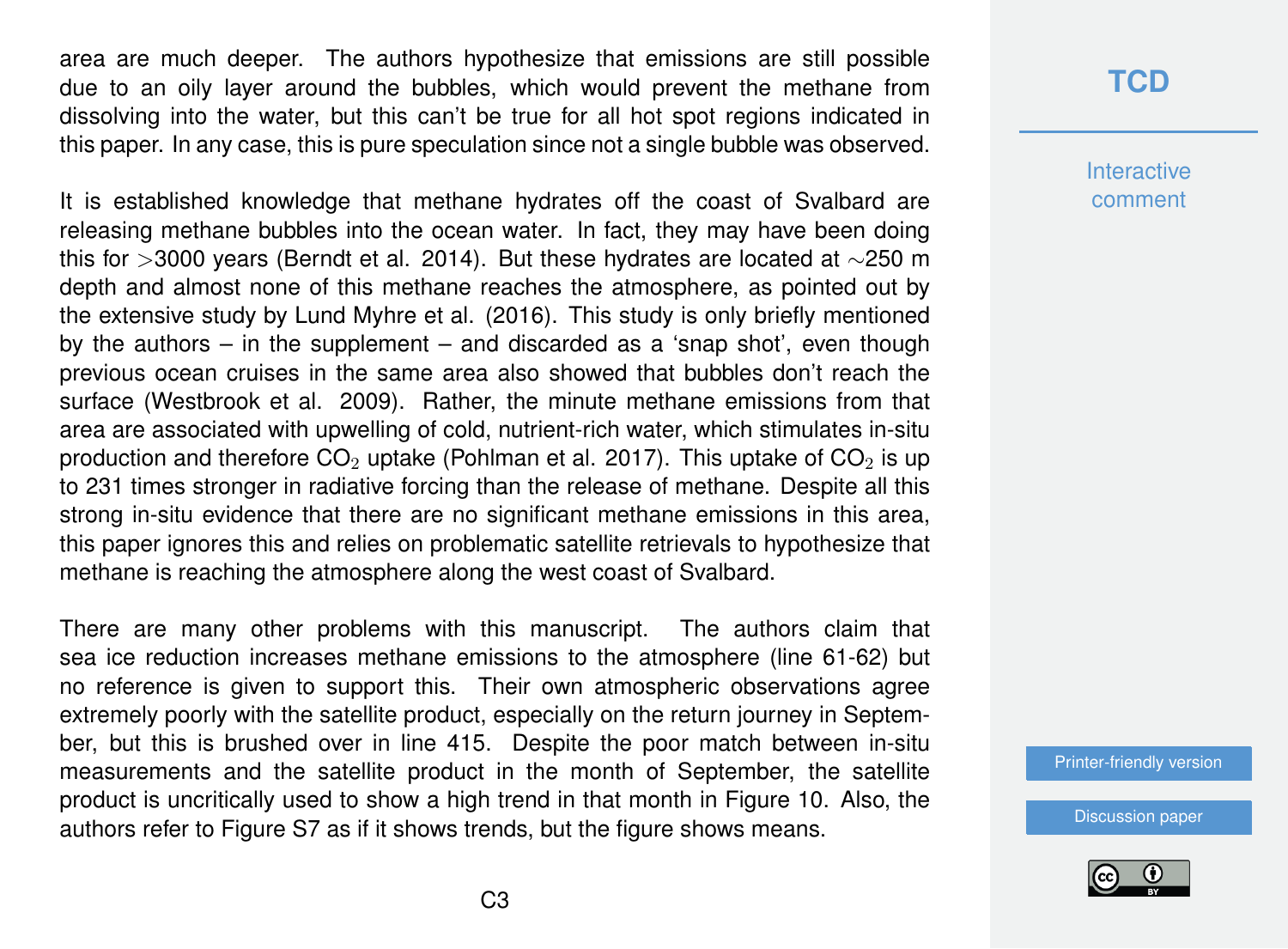Given the problems with the satellite retrievals and the limited information that can be derived from the atmospheric observations alone (without measurements in the sea water or an analysis of remote transport), alternative explanations for the observed patterns cannot be excluded. This paper, therefore, does not present convincing evidence that the Barents and Kara Seas are large sources of methane to the atmosphere. It is important to note that previous claims of high emissions from the Arctic Ocean, in particular the Laptev Sea, were strongly adjusted downwards by later studies (Berchet et al. 2016; Thornton et al. 2016). Extraordinary claims of large emissions require extraordinary evidence. This paper does not present it.

#### **References**

Berchet A, Bousquet P, Pison I, Locatelli R, Chevallier F, Paris J-D, Dlugokencky E J, Laurila T, Hatakka J, Viisanen Y, Worthy D E J, Nisbet E, Fisher R, France J, Lowry D, Ivakhov V and Hermansen O 2016 Atmospheric constraints on the methane emissions from the East Siberian Shelf *Atmos. Chem. Phys.* 16 4147–57

Berndt C, Feseker T, Treude T, Krastel S, Liebetrau V, Niemann H, Bertics V J, Dumke I, Dünnbier K, Ferré B, Graves C, Gross F, Hissmann K, Hühnerbach V, Krause S, Lieser K, Schauer J and Steinle L 2014 Temporal Constraints on Hydrate-Controlled Methane Seepage off Svalbard *Science* 343 284–7

Fisher R E, Sriskantharajah S, Lowry D, Lanoisellé M, Fowler C M R, James R H, Hermansen O, Lund Myhre C, Stohl A, Greinert J, Nisbet-Jones P B R, Mienert J and Nisbet E G 2011 Arctic methane sources: Isotopic evidence for atmospheric inputs *Geophys. Res. Lett.* 38 L21803

Leifer, I., Chernykh, D., Shakhova, N., and Semiletov, I.: Sonar gas flux estimation by bubble insonification: Application to methane bubble flux from seep areas in the outer Laptev Sea, *The Cryosphere*, 11, 1333-1350, doi: 10.5194/tc-11-1333-2017, **Interactive** comment

[Printer-friendly version](https://www.the-cryosphere-discuss.net/tc-2018-237/tc-2018-237-SC2-print.pdf)